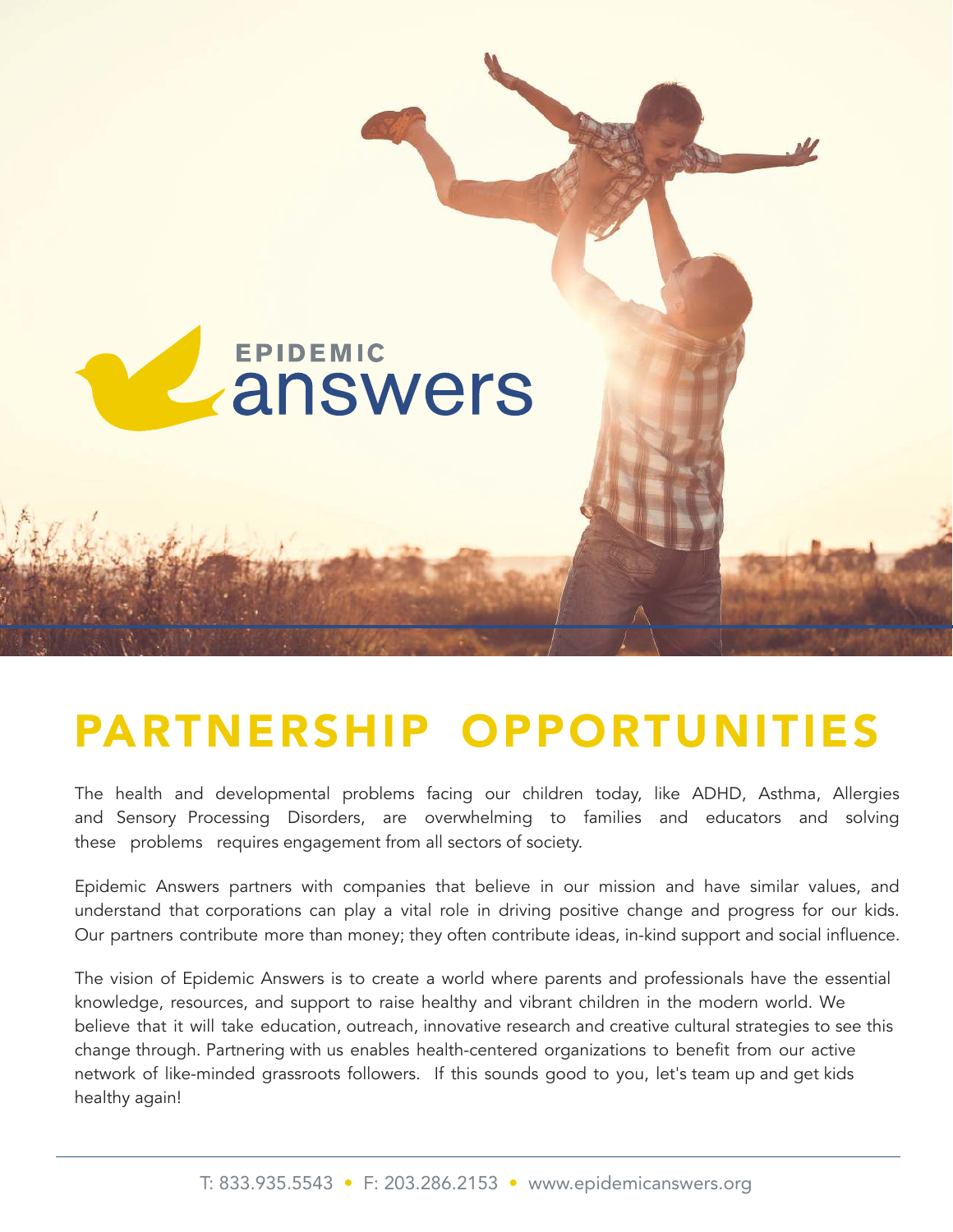### OUR MISSION

Our mission is to generate and share essential knowledge, inspire innovation, and build community in order to prevent and reverse children's chronic health and developmental conditions so they may thrive in the today's world.

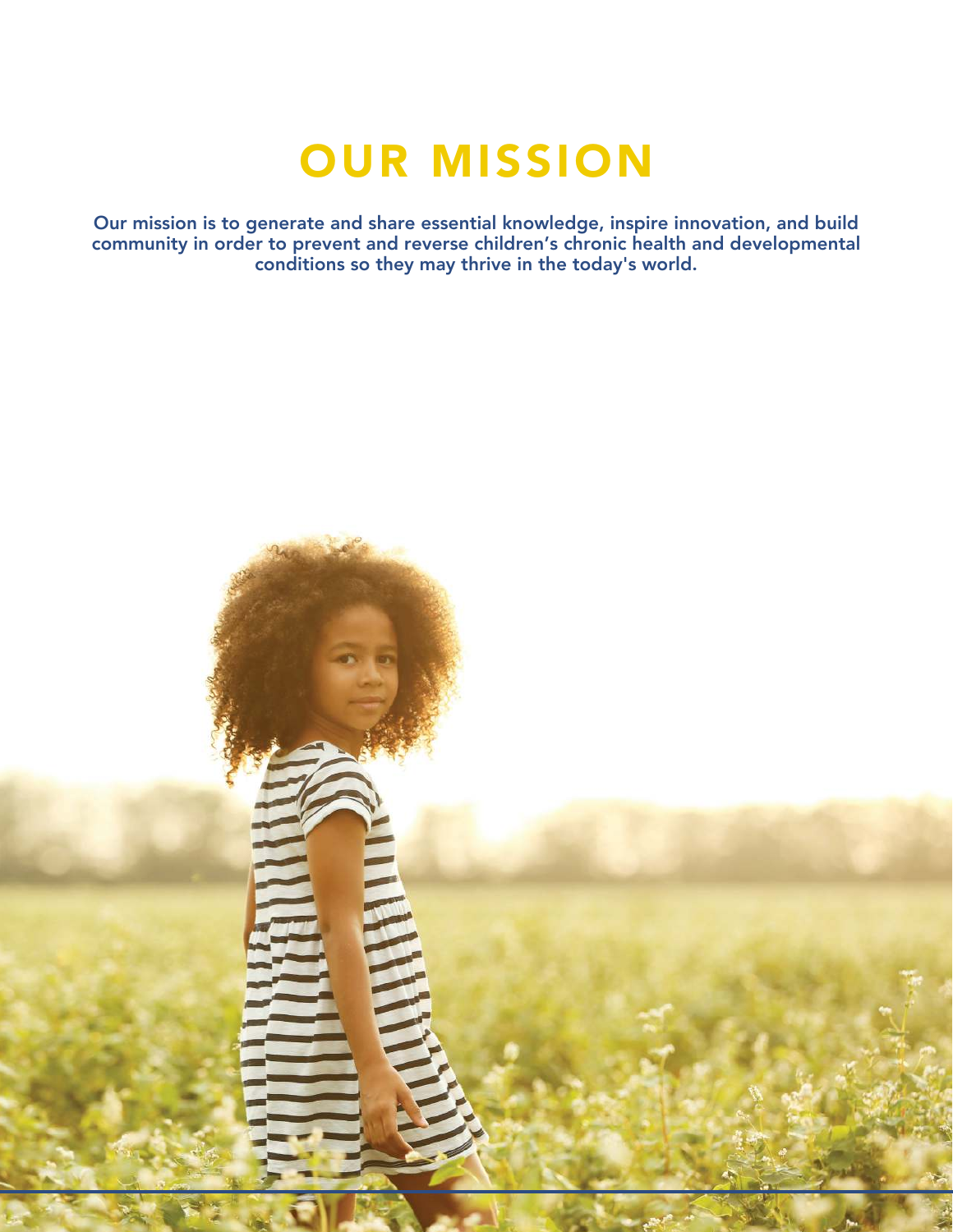# OUR WHY

#### 54% OF AMERICAN CHILDREN HAVE A DIAGNOSED CHRONIC CONDITION. WE ARE NOT OKAY WITH THIS.

#### WE BELIEVE OUR KIDS CAN GET BETTER AND AIM TO PROVE IT SCIENTIFICALLY.



At age 5, Kyle had numerous debilitating diagnoses including: ADHD, asthma, Sensory Processing Disorder and life-threatening food allergies. Through integrative medicine and a holistic lifestyle, Kyle has shed all of his labels. Instead of a life filled with medicines and doctor visits, Kyle is a thriving 12-year old with a fully functioning mind. He makes straight A's, has lots of friends, and creates amazing art. Kyle is healed! Read Kyle's Story [HERE](https://documentinghope.com/kyle/)

Until 2nd grade, George had been an excellent student. Then, mysteriously and suddenly, George developed a host of troubling symptoms. He was diagnosed with dysgraphia (an inability to write coherently), anxiety, depression, obsessive compulsive disorder, and oppositional defiant disorder. He completely lost his math skills. Eventually, he could not even attend class. Doctors shrugged their shoulders. They simply couldn't help alleviate George's many symptoms. Thankfully, his parents took his healing into their own hands with diet and lifestyle changes. And that has made all the difference. Read more about George [HERE](https://documentinghope.com/george/)





At a 3 year old well visit, Ben's pediatrician diagnosed him with Pervasive Development Disorder, an autism spectrum disorder. His mother was told, "You have to find a way to wrap your head around this. A kid like him, if we are lucky, he might one day be a janitor." Within 5 years, Ben healed his underlying medical conditions, caught up developmentally and began to thrive. Ben is now diagnosis-free, and killing it in middle school. Read Ben's story [HERE](https://documentinghope.com/ben/)

### "When you tell a person that there's no hope; that their child will always be this way; that there is nothing they can do about it, that's not science: that's a misuse of statistics."

— Dr. Martha Herbert, PhD, MD Pediatric Neurologist and Neuroscientist, Principal Investigator Epidemic Answers' Documenting Hope Research Program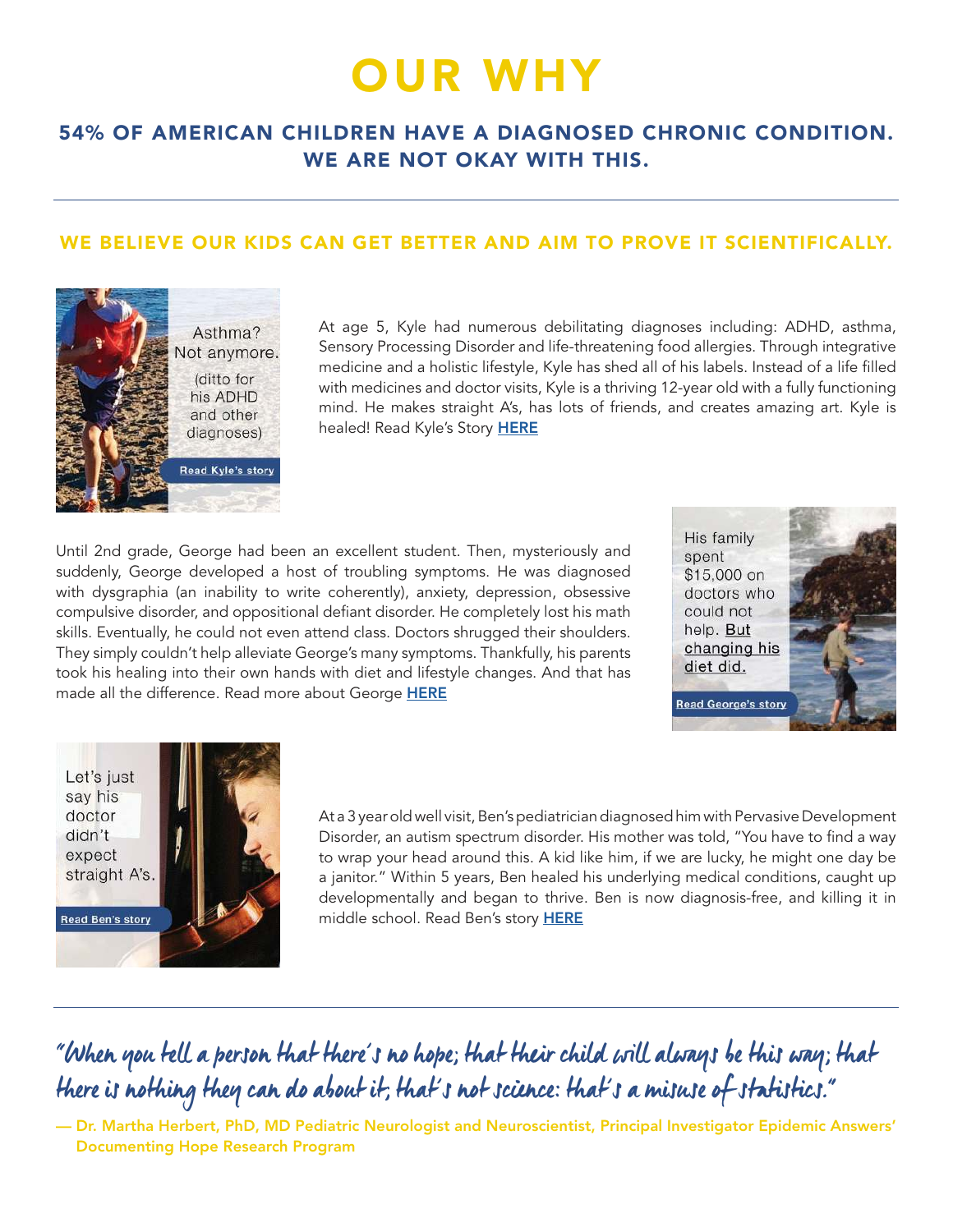## KEY ACCOMPLISHMENTS

- Best-selling book on a critically under-resourced area of modern chronic illness in children: PANS/PANDAS and Autoimmune Encephalitis (Brain Under Attack)
- Timely and topical ebooks such as :
	- Staying Home, Staying Healthy: a Resource Guide for Parents in Response to COVID19
	- How Six Moms Healed their kids, (And how you can heal your child too)
	- The Path to Recovery
	- 7 Steps to Optimize your Child's Health
- FREE cutting-edge webinars featuring experts and opinion leaders on topics as varied as microbiome transplants, health impacts of wireless technology and bioindividual medicine
- Comprehensive online reference library with selections such as the Low Glutamate Diet, a primer on Dyspraxia and Apraxia, Sensory Diets for children, an updated review of PANS/PANDAS, and much more
- Specialized training for Health Coaches and Parents with scholarship grants awarded to qualified students
- Free online directory of health coaches certified by Epidemic Answers to work with families and children
- Free online Practitioner Directory that includes over 700 integrative pediatric practitioners
- Free online Support Group for Parents
- Referral network that connects families to trained integrative health and lifestyle coaches

# RESEARCH ACCOMPLISHMENTS

- Documenting Hope is a special research project of Epidemic Answers, featuring two IRB-approved studies
- Enrolled>1800 parents in the IRB-approved CHIRP™ Study (Child Health Inventory for Resilience and Prevention); Currently analyzing data to better understand the role of environmental stressors and triggers in children's health
- Enrolled firsts participants in the IRB-approved cornerstone longitudinal research study, the FLIGHT™ Study (Facilitated Longitudinal Intensive Investigation of Genuine Health Transformation) which examines how chronic conditions can be reversed in children
- Presented Poster on the CHIRP™ Study at Institute of Functional Medicine International Conference 2020, 2021
- Several research papers in development
- Dissemination of research findings to public through media campaign

### Dear Friends, If it weren't for the Documenting Hope Preject, my life would be very different today. Please this project so that others can feel GUEDOIT cetter und live life to the fullest. All kids descrie a chance to live a happy and healthy OU Can life. Please help and support us any way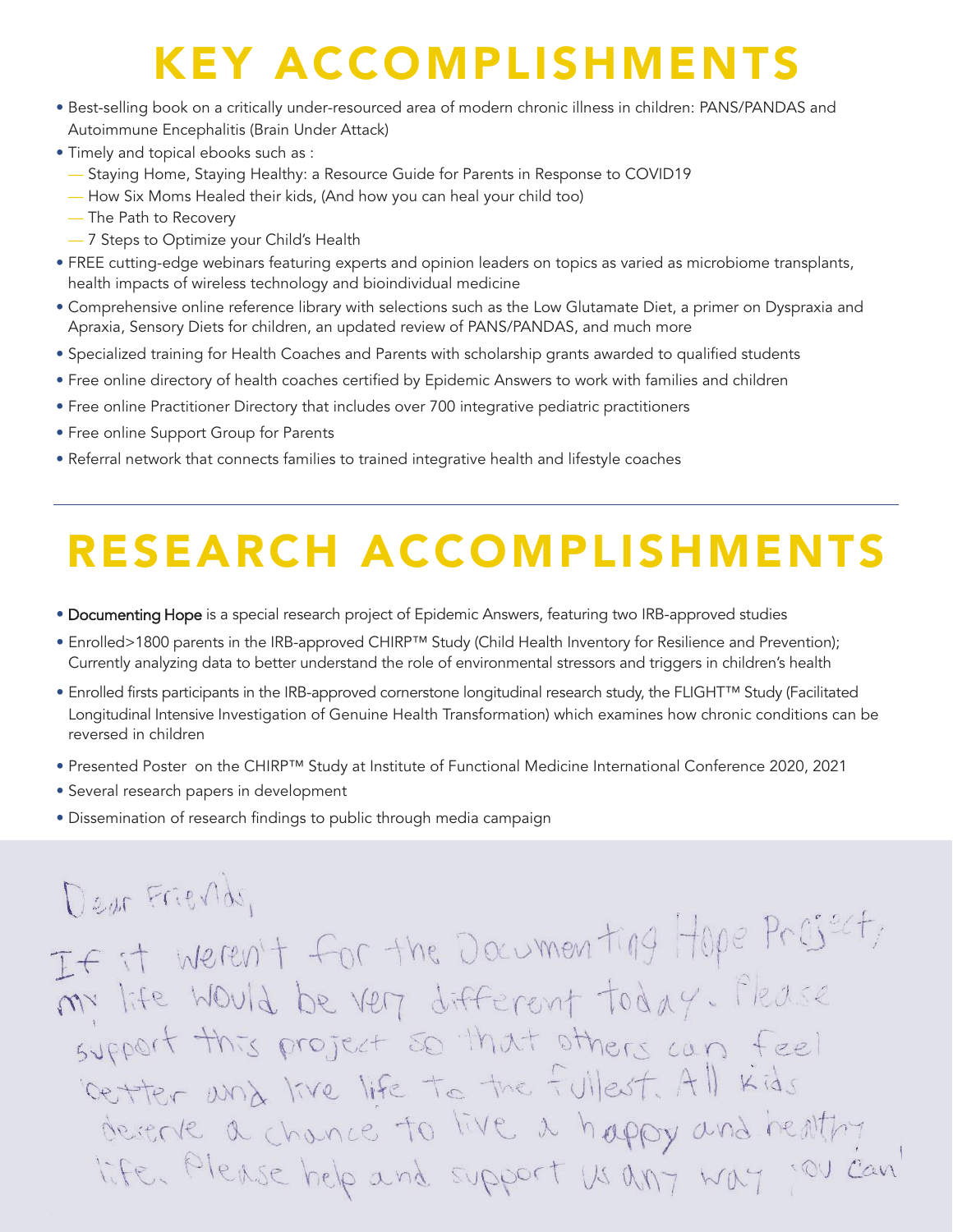## PARTNERSHIP OPPORTUNITIES

Epidemic Answers offers many opportunities for Partnership through our main programs: Education and Outreach • Research

### EDUCATION AND OUTREACH PARTNERSHIP OPPORTUNITIES

PARTNERSHIP PAYMENTS CAN BE MADE MONTHLY, QUARTERLY OR ANNUALLY.

| <b>LEADING PARTNER</b>                                                                                                                                                                                                                                                                                                                                                                                                                                                                                                                                                                                                                          | <b>INSPIRING PARTNER</b>                                                                                                                                                                                                                                                                                                                          | <b>GUIDING PARTNER</b>                                                                                                                                                                                                                                                 |
|-------------------------------------------------------------------------------------------------------------------------------------------------------------------------------------------------------------------------------------------------------------------------------------------------------------------------------------------------------------------------------------------------------------------------------------------------------------------------------------------------------------------------------------------------------------------------------------------------------------------------------------------------|---------------------------------------------------------------------------------------------------------------------------------------------------------------------------------------------------------------------------------------------------------------------------------------------------------------------------------------------------|------------------------------------------------------------------------------------------------------------------------------------------------------------------------------------------------------------------------------------------------------------------------|
| <b>LEADING</b><br><b>PARTNER</b><br><b>EPIDEMIC</b><br>answers                                                                                                                                                                                                                                                                                                                                                                                                                                                                                                                                                                                  | <b>ON &amp; O</b><br><b>INSPIRING</b><br><b>PARTNER</b><br>EPIDEMIC<br>answers                                                                                                                                                                                                                                                                    | <b>GUIDING</b><br><b>PARTNER</b><br>EPIDEMIC<br>answers                                                                                                                                                                                                                |
| \$15,000                                                                                                                                                                                                                                                                                                                                                                                                                                                                                                                                                                                                                                        | \$5,000                                                                                                                                                                                                                                                                                                                                           | \$1,000                                                                                                                                                                                                                                                                |
| • Company logo listed on Epidemic<br>Answers website as a leading partners<br>• Guest spot on<br>Epidemic Answers podcast<br>• Opportunity to host or co-host<br>1 educational webinar in a<br>12-month period<br>· Inclusion in email marketing<br>for webinars<br>· Inclusion in monthly<br>educational newsletter<br>· Partnership announcement on<br>social media platforms,<br>e-newsletter and website<br>• Opportunity to attend Epidemic<br>Answers events as our guest<br>· Rights to use Epidemic Answers<br>logo on company website<br>· Epidemic Answers partner badge<br>for company use<br>• Listing as a resource on our website | · Company logo listed on Partners Page<br>of Epidemic Answers website<br>· Opportunity to host 1<br>educational webinar<br>· Epidemic Answers supporting partner<br>badge for company use<br>· Partnership announcement on<br>social media platforms,<br>e-newsletter and website<br>· Rights to use Epidemic Answers<br>logo on company web site | · Company logo listed on<br>Epidemic Answers website<br>· Rights to use Epidemic Answers<br>logo on company website<br>· Epidemic Answers Partnership<br>badge for company use<br>· Partnership announcement on<br>social media platforms,<br>e-newsletter and website |